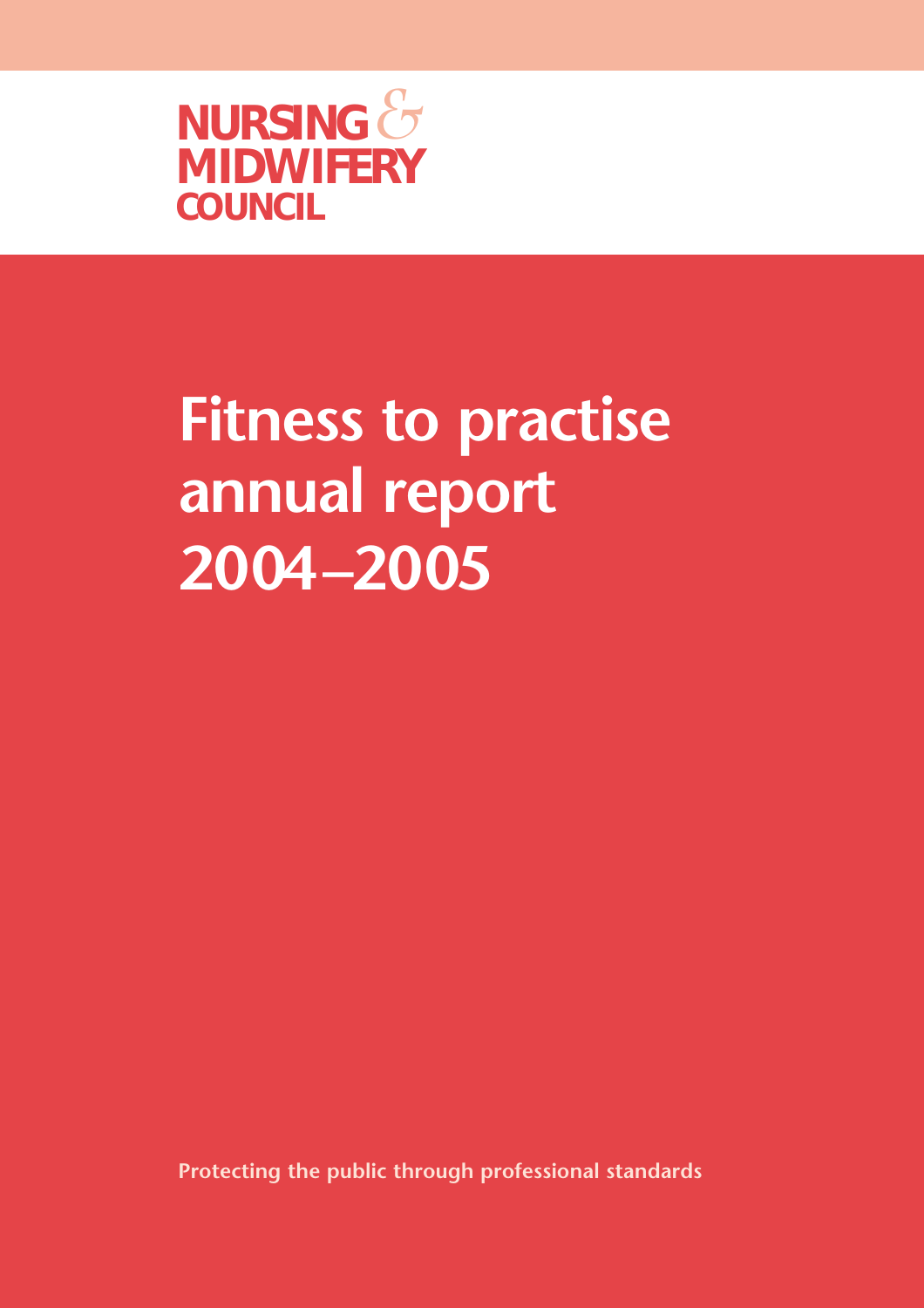

## **Fitness to practise annual report 2004–2005**

**Protecting the public through professional standards**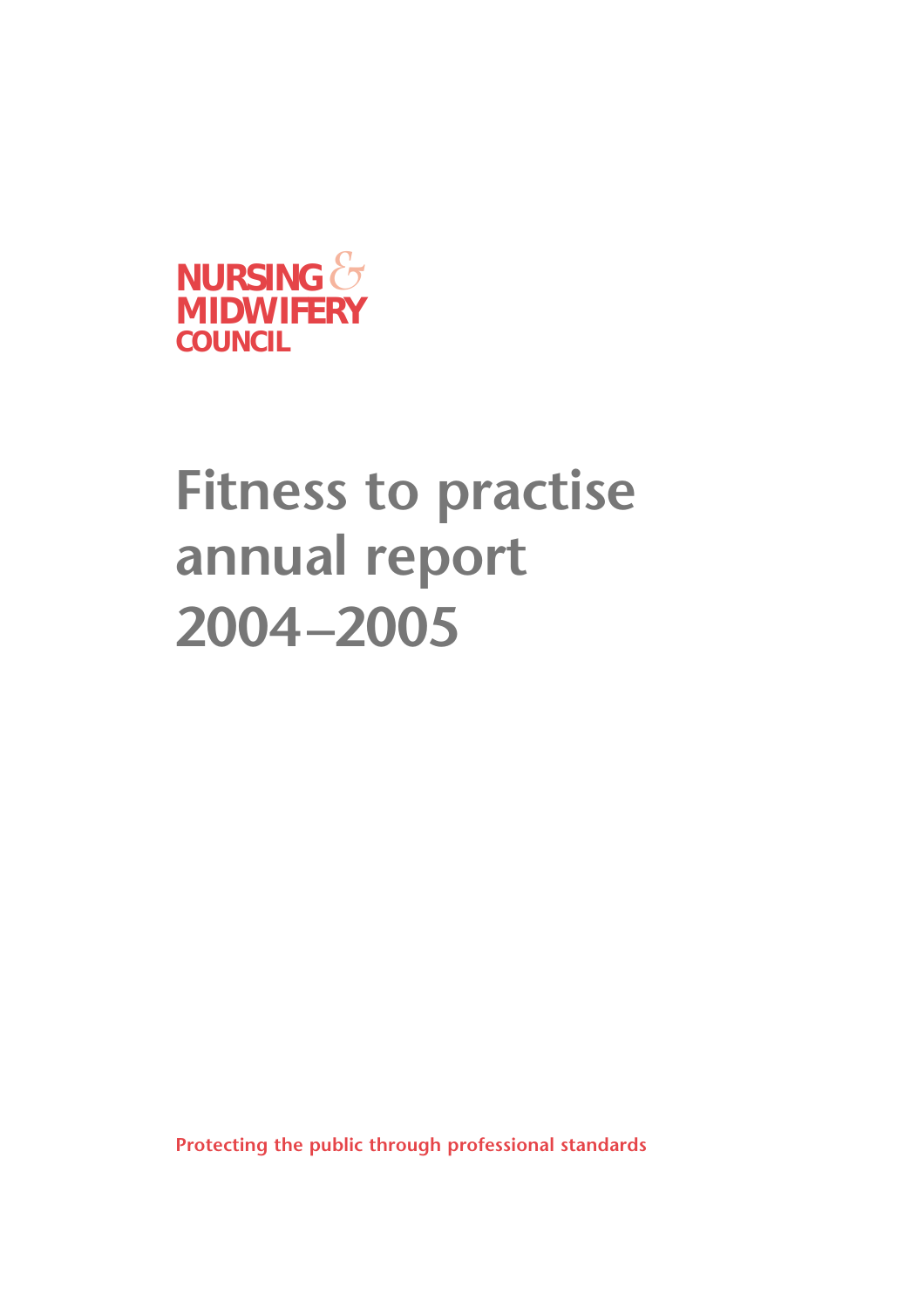### **Contents**

| Foreword                      | 3  |
|-------------------------------|----|
| Trends and issues             | 4  |
| Case studies                  | 12 |
| Focus on abuse of the elderly | 18 |
| Further information           | 20 |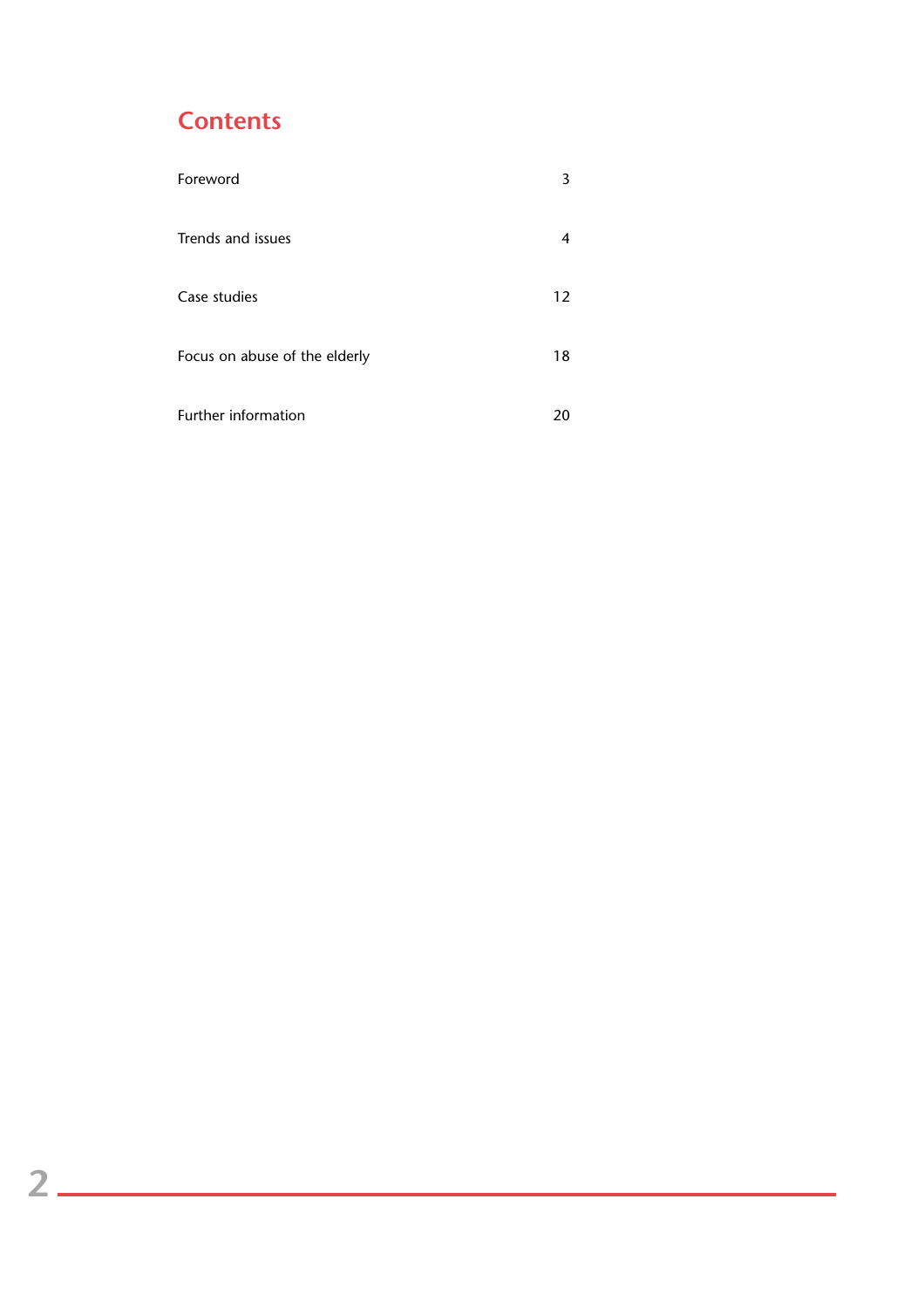### **Foreword**



Jonathan Asbridge



Professor Mary Hanratty



Professor Alan Ferguson

This is the third Nursing and Midwifery Council (NMC) *Fitness to practise annual report*. It provides information about how we deal with complaints about fitness to practise. Our remit is to protect the public, and the work of the NMC panels and committees in considering complaints ensures that the public is protected from those registrants who may be unsafe.

The Nursing and Midwifery Council (Fitness to Practise) Rules 2004 were introduced on 1 August 2004. In the report cases have been dealt with under one of the two sets of legislation.

All those cases reported before 1 August 2004 have been considered under the 1993 Professional Conduct Rules, and all complaints received on or after 1 August 2004 have been considered according to the new rules.

This report provides information about the NMC's work in considering both allegations of misconduct and unfitness to practise due to ill health under the 1993 rules, and allegations that fitness to practise is impaired by reason of misconduct, lack of competence, a conviction or caution, physical or mental ill health, or a determination by another regulatory body in the UK that their fitness to practise is impaired, under the new rules.

Under the old rules, cases are considered by the Preliminary Proceedings Committee (PPC), Professional Conduct Committee (PCC) and Health Committee (HC). Under the new rules, cases are considered by panels of the Investigating Committee (IC), Conduct and Competence Committee (CCC) and Health Committee (HC). Panels and committees are made up of members of the NMC, registrants and lay panellists.

The fitness to practise directorate, members of Council and panellists have worked extremely hard to ensure that both systems run side by side effectively. A programme of training has been implemented during the year under report for all members, panellists, staff and legal assessors.

There have been a number of summits with key stakeholders throughout the UK to consider the new legislation and to ensure that the new powers and procedures are understood. The powers to deal with lack of competence were discussed in some detail.

The new legislation has given the NMC a greater range of powers in order to protect the public. In addition to the power to remove a registrant from the register by the making of a 'striking off order', the NMC now has the power to impose a 'suspension order', a 'conditions of practice' order, or a 'caution' order of one to five years.

The NMC's remit is to protect the public. It is vital that the work of fitness to practise is carried out efficiently, and that the processes are fair and transparent.

**Jonathan Asbridge** NMC President Chair of the Professional Conduct Committee

**Professor Mary Hanratty** NMC Vice President Chair of the Preliminary Proceedings Committee

**Professor Alan Ferguson** NMC Council Member Chair of the Health Committee

November 2005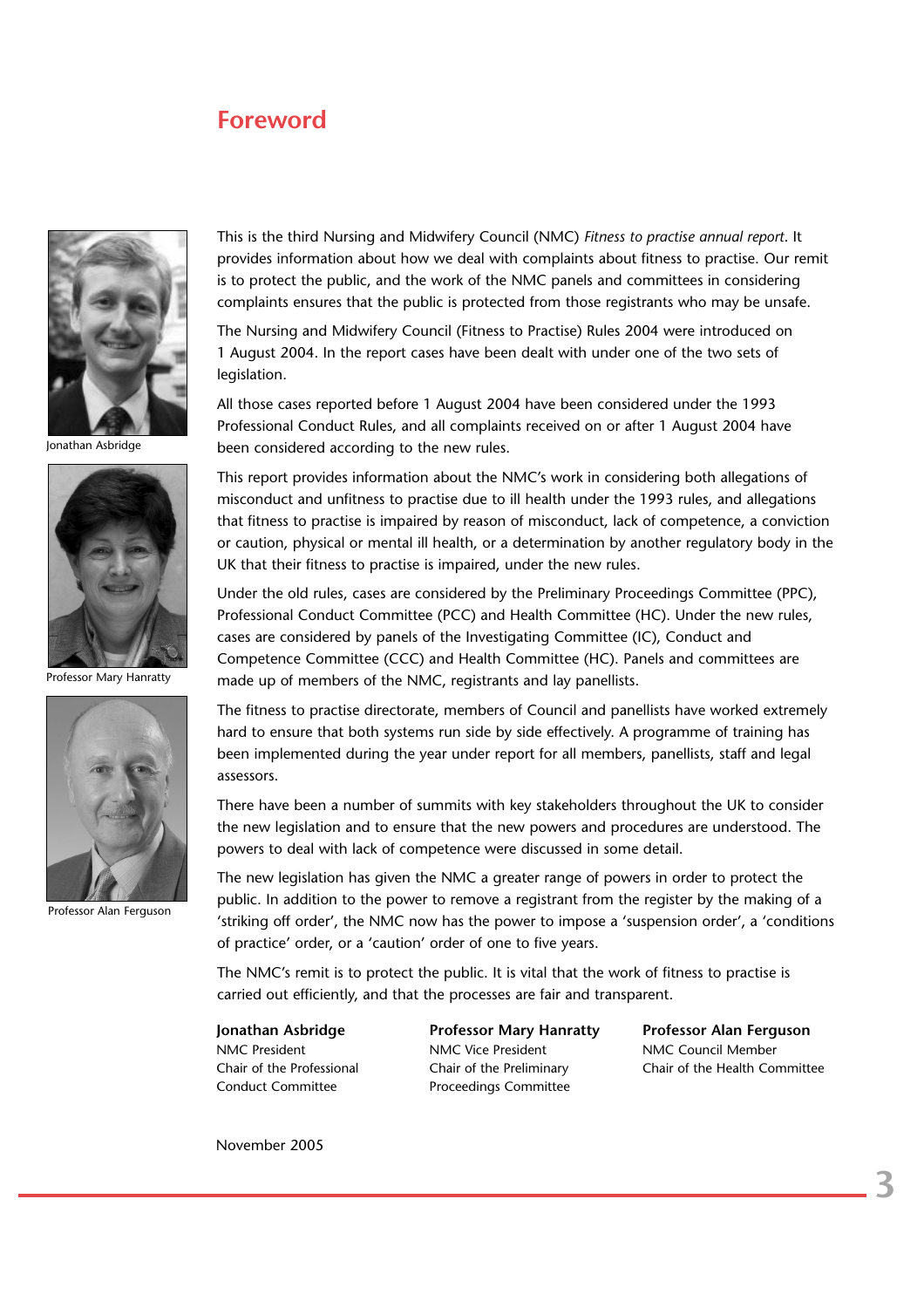### **Trends and issues**

### **New allegations of misconduct**

The number of allegations of misconduct against registered nurses, midwives and specialist community public health nurses fell slightly this year. In 2003-2004, the NMC received a record 1,460 complaints. This year, we received 1,389.

| <b>UKCC</b> | <b>NUKCC</b> | <b>NMC</b> | <b>NMC</b> | <b>NMC</b> |
|-------------|--------------|------------|------------|------------|
| 2000-2001   | 2001-2002    | 2002-2003  | 2003-2004  | 2004-2005  |
| .240        | .304         | .301       | 1.460      | ,389       |

### **Who makes the complaints?**

Anyone can make a complaint, but in practice the largest number (60%) come from employers, usually in association with disciplinary proceedings at the workplace.

The NMC receives complaints from the police (14%), who are obliged to inform the regulatory body of any criminal conviction received by a practitioner on the NMC register. Last year the NMC was notified of 276 convictions, many of which were minor matters unlikely to lead to any further action, however, some involved serious convictions for rape, other violent crimes, downloading pornography, and dishonesty.

Complaints are also received directly from the public (17%), colleagues, Supervisors of Midwives, the National Care Standards Commission and others.

### **Where do the complaints come from?**

**4**

While complaints are received from all four countries of the UK the majority are from England. The percentage of practitioners resident in each country during the year is also shown.

| Country          | <b>Number of</b><br>complaints | % of practitioners<br>resident in each country | % of complaints in<br>each country |
|------------------|--------------------------------|------------------------------------------------|------------------------------------|
| England          | 1,151                          | 77.36%                                         | 82.88%                             |
| <b>Wales</b>     | 60                             | 4.77%                                          | 4.32%                              |
| Scotland         | 136                            | 9.65%                                          | 9.76%                              |
| Northern Ireland | 29                             | 3.24%                                          | 2.08%                              |
| Outside the UK   | 13                             | 4.65%                                          | 0.96%                              |
| <b>Total</b>     | 1,389                          |                                                |                                    |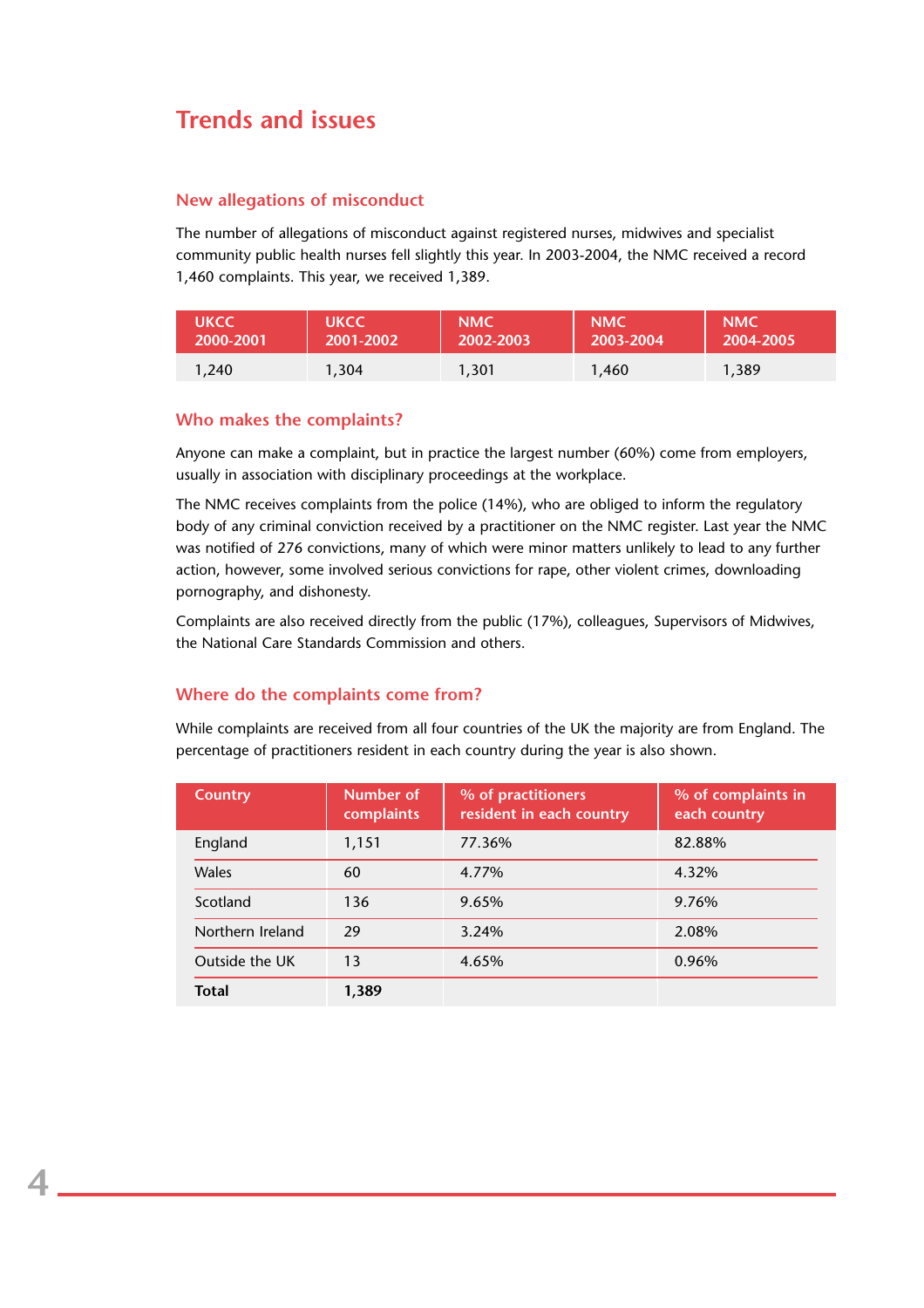### **Cases under the Professional Conduct Rules 1993 (old rules)**

### **What happens to those complaints dealt with under the 1993 rules?**

When a complaint is received a panel of the PPC considers it. The panel decides whether there is a case to answer and whether there is enough evidence to support the complaint. It has to consider whether an allegation is likely to lead to removal from the register.

Many complaints are closed at an early stage because they may be trivial, not supported by evidence or concern matters that would not call into question the registrant's fitness to practise. Many convictions may fall into this category, for example, minor motoring offences.

Where the allegations are serious and the PPC believes they could lead to removal from the register, solicitors will investigate and report on the strength of the evidence supporting the charges, which must meet the criminal standard of proof.

During 2004-2005, the PPC considered 1,403 cases and made the following decisions as shown in the table below. Figures for 2003-2004 are also given for comparison.

| <b>Judgement</b>                                                          | <b>NMC</b><br>2003-2004 | <b>NMC</b><br>2004-2005 |
|---------------------------------------------------------------------------|-------------------------|-------------------------|
| Case closed                                                               | 875                     | 615                     |
| Further investigation required                                            | 393                     | 514                     |
| Referred to professional screeners<br>(for consideration of health cases) | 53                      | 43                      |
| Cautioned                                                                 | 30                      | 41                      |
| Referred to the PCC                                                       | 160                     | 190                     |
| <b>Total</b>                                                              | 1,511                   | 1,403                   |

*The above figures include some cases that may have been considered twice.*

### **Cautions issued under the 1993 Professional Conduct rules**

A caution may be issued by the PPC if the following three criteria are satisfied:

- $\blacktriangleright$  The offences are serious enough to lead to removal from the register.
- The registrant admits the facts of the charges and that they constitute misconduct.
- $\blacktriangleright$  The registrant provides mitigation that persuades the committee that they are not a risk to the public, and that removal would not be appropriate.

However, the PPC will still refer a case for a hearing if it decides that removal is appropriate.

### **Recording action taken**

Records of cautions are retained for five years. Anyone checking the practitioner's registration with the confirmation service during that period is informed of the caution. If the practitioner is referred again to the PPC or the PCC during that five-year period, the committee will be informed of the caution.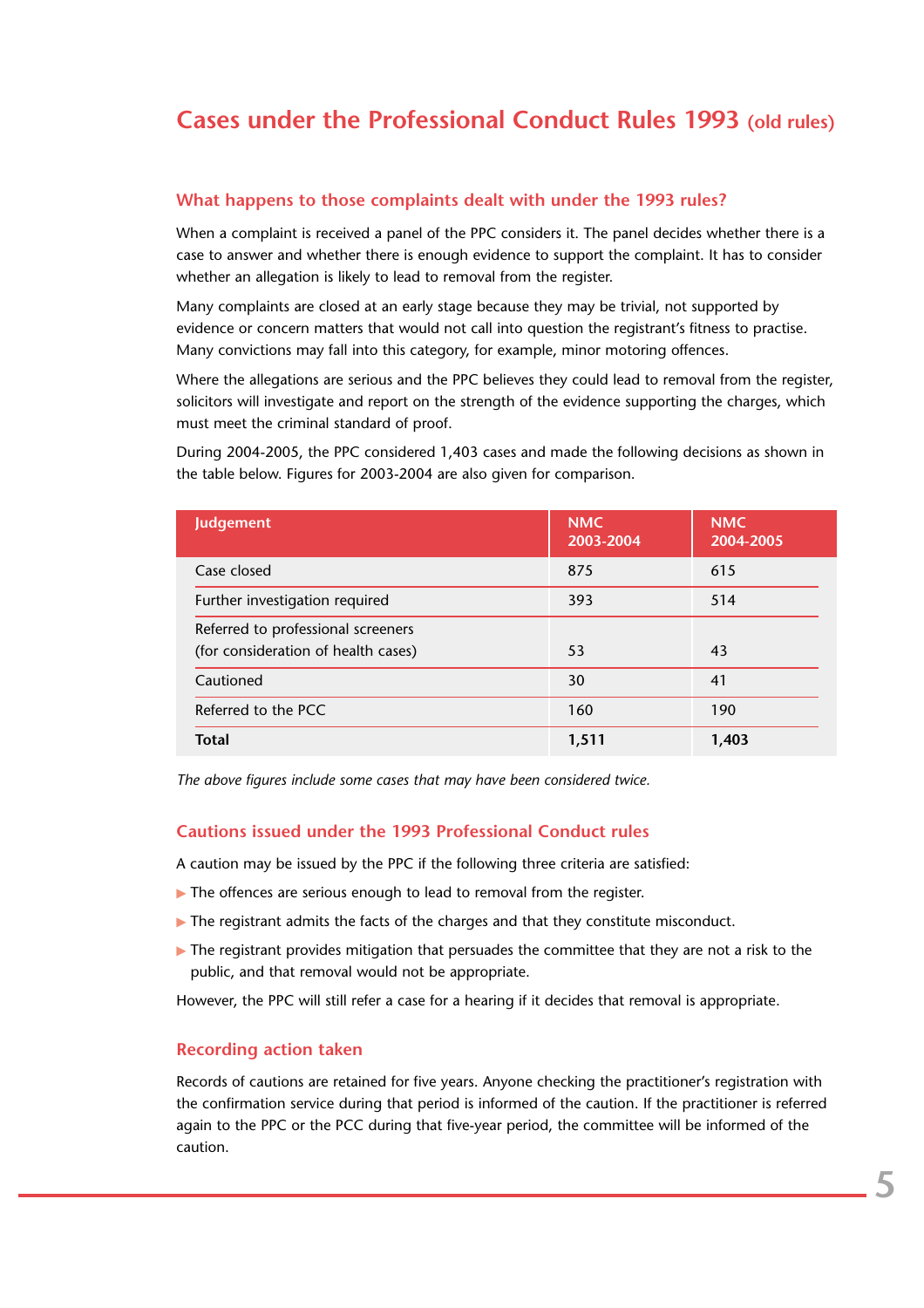### **Professional Conduct Committee**

The Council is committed to transparency and accountability in its fitness to practise work, and Professional Conduct Committee (PCC) hearings are held in public The press is usually present as well as any observers. Respondents or their employers sometimes ask for proceedings to be held in private. The PCC may agree to this if it is to protect the identity of a victim of the alleged offences in particularly sensitive circumstances, such as child abuse cases. However, the potential embarrassment of the respondent, or the business reputation of the respondent's employer, would not be accepted as reasons for holding the hearing in private.

### **Location of PCC cases 2004 – 2005**

The PCC usually sits in the country in which the case originated. In England, 90 cases were heard at the NMC's offices as well as at other locations in the capital.

In 2004-2005, cases were also heard in Belfast, Blackpool, Bournemouth, Cardiff, Cheltenham, Chester, Chesterfield, Edinburgh, Exeter, Liverpool, Penrith, Plymouth, Leeds, Manchester, Newquay, Sheffield, Wakefield and Wetherby.

During the year, the PCC sat on 354 days, and considered 235 cases of alleged misconduct and 7 applications for restoration to the register.

| <b>Judgement</b>                        | <b>NMC</b><br>2003-2004 | <b>NMC</b><br>2004-2005 |
|-----------------------------------------|-------------------------|-------------------------|
| Removed from the register               | 127                     | 106                     |
| Cautioned                               | 45                      | 35                      |
| Misconduct proven but no further action |                         |                         |
| Facts or misconduct not proven          | 13                      | 6                       |
| Cases adjourned                         |                         | 63                      |

### **Professional Conduct Committee decisions**

### **Categories of misconduct**

**6**

The majority of cases heard by the PCC concern practice-related matters (96.6%). The remaining 3.4% were not related to practice. These are usually matters reported to the NMC following a conviction in the criminal courts. A registrant can be called to account for behaviour not related to practice if it is considered that public trust and confidence in the professions might be undermined, or if such behaviour constitutes a risk to the public. Most non-practice-related matters concern dishonesty, violent crime, and sexual offences (including downloading pornography).

Of the practice-related charges, 12% related to the maladministration of drugs, 17% to the neglect of basic care and unsafe clinical practice, and 6% concerned poor record keeping. A further 4% concerned failing to report incidents and failing to take appropriate action in an emergency. A total of 39% of the charges concerned poor practice, and this represents a slight increase on the figures for 2003-2004.

Sexual, physical and verbal abuse of patients or clients accounted for 13% of charges. Dishonesty, such as theft from patients or employers or claiming falsely to have qualifications, accounted for 10% of the charges. Poor management practices and bullying made up 4.6%, and failing to collaborate with colleagues accounted for a further 4%. The remaining 26% of charges covered miscellaneous matters including breach of confidentiality, failure to obtain consent, sleeping on duty or being unfit for duty through the use of alcohol or drugs.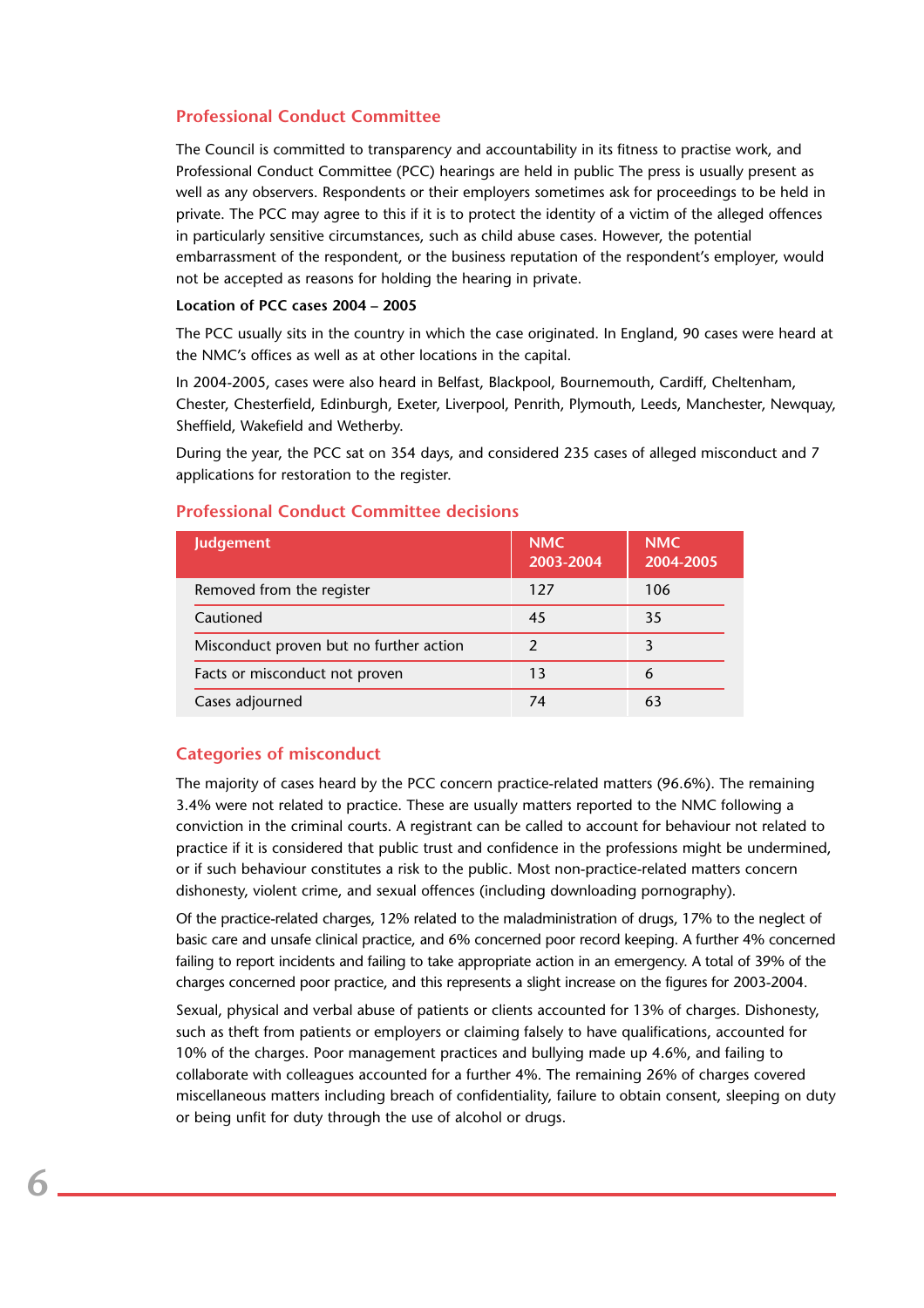### **Cases under the NMC Fitness to Practise Rules 2004 (This section discusses cases received after 1 August 2004)**

### **Investigating committee (IC)**

Once an allegation of unfitness to practise is received at the NMC, it is referred to a panel of the IC. The registrant, who has been reported, is sent a copy of the allegations and supporting information, and is invited to submit a written response that is put before the panel.

The panel may ask for more information. For example, it can ask solicitors to carry out further investigations, or ask the registrant to undergo a practice or medical assessment. The complainant may also be invited to respond to any particular points the registrant raises in their written response.

### **Case to answer**

The panel of the IC must decide whether there is a 'case to answer'. This means that the panel must be reasonably satisfied that the facts of an allegation are capable of proof, and that if proven, those facts could lead to a finding that the registrant's fitness to practise is impaired. Fitness to practise has been defined as 'a registrant's suitability to be on the register without restriction'.

If the panel finds there is no case to answer it will close the case. If it finds there is a case to answer it will refer the case either to the CCC or to the HC.

| <b>Outcome of cases considered</b>                             | <b>Number</b> |
|----------------------------------------------------------------|---------------|
| Further investigation                                          | 216           |
| Adjourn                                                        | 28            |
| Refer to CCC (Conduct/Caution/Conviction)                      | 5             |
| Refer to CCC (Lack of Competence)                              |               |
| Refer to HC                                                    |               |
| Consideration of fraudulent or incorrect entry in the register |               |

### **Investigating Committee decisions 2004 – 2005**

There were no hearings of the Conduct and Competence Committee, conducted under the new rules, to consider allegations of unfitness to practise.

### **Applications for restoration to the register**

The Professional Conduct Rules 1993 allowed for an application for restoration to be made at any time after removal. However, the NMC (Fitness to Practise) Rules 2004 require that an application for restoration shall not be made before a period of five years has elapsed from the date of removal from the register.

There are transitional provisions in place governing those applications for restoration which were made after the 1 August 2004, where the person had been removed under the old rules. These allow for a person to make a first application for restoration before a five-year period has elapsed.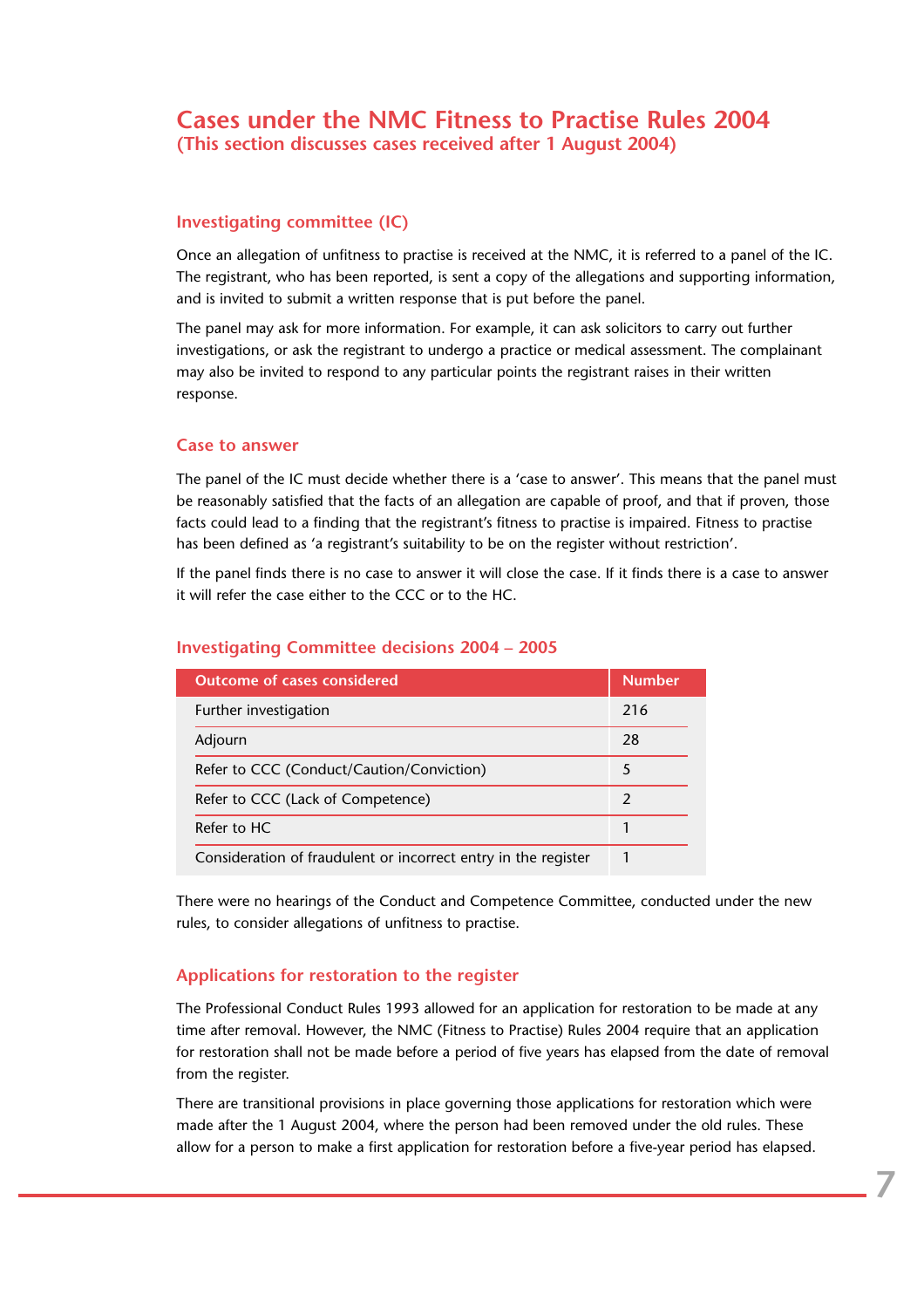The committee hearing the application can attach a conditions of practice order to any successful application for restoration.

During 2004-2005 the committee considered 7 applications for restoration to the register and accepted 4 of these. This compares with 2 successful applications from a total of 18 the previous year.

The CCC considers all applications for restoration. The applicant must attend to be questioned by the committee. Restoration cases are heard on a designated day and the President always chairs the Committee. Two references must be supplied, one of which must be from a current employer who is fully aware of the circumstances surrounding the removal from the register.

The onus is on the practitioner seeking restoration to demonstrate that, having been removed, they are now a fit and proper person to be restored. The committee will take into account whether or not the practitioner:

- $\blacktriangleright$  accepts that removal from the register was justified.
- has addressed the issues that led to removal and changed their behaviour or attitude.
- shows genuine regret.
- has made amends.

The committee must also consider whether public confidence in the professions is likely to be maintained if that practitioner were to be restored to the register.

When a practitioner has been restored to the register, the previous removal will be disclosed to those confirming the practitioner's registered status for a period of five years from the date of the restoration.

#### **Unfitness to practise due to ill health**

Allegations that a registered nurse, midwife or specialist community public health nurse is unfit to practise for reasons of ill health are considered under Health Committee (HC) procedures. The main reasons for referral to the HC in the year under report were alcohol or drug dependence, mental health problems and a smaller number of physical health problems.

A person may be referred to the HC in one of two ways. This may be a direct referral, for example, by an employer. There were 73 direct referrals during the year. Alternatively, during the course of considering a professional conduct case, a referral may be made from either the PPC or the PCC if it appears that the practitioner is unwell. The PPC made 53 referrals this year and there was 1 referral from the PCC.

If the screeners for the HC feel there may be a current health problem, then the practitioner is invited for examination by two medical examiners. The medical evidence enables the screeners to decide whether to refer a practitioner to the HC. During the year, the screeners met on 36 occasions and considered 352 cases. 29 cases were closed and 151 were referred to the HC. The remaining cases are still in progress.

### **Health Committee**

The HC meets in private because of the confidential nature of the medical evidence involved. During 2004-2005, there were 42 HC meetings, at which 193 cases were considered. The cases considered by the HC concern sensitive issues of the respondent's medical history such as mental health matters or experiences such as child sexual abuse.

Under the Professional Conduct Rules 1993 the HC had the power to postpone judgement in a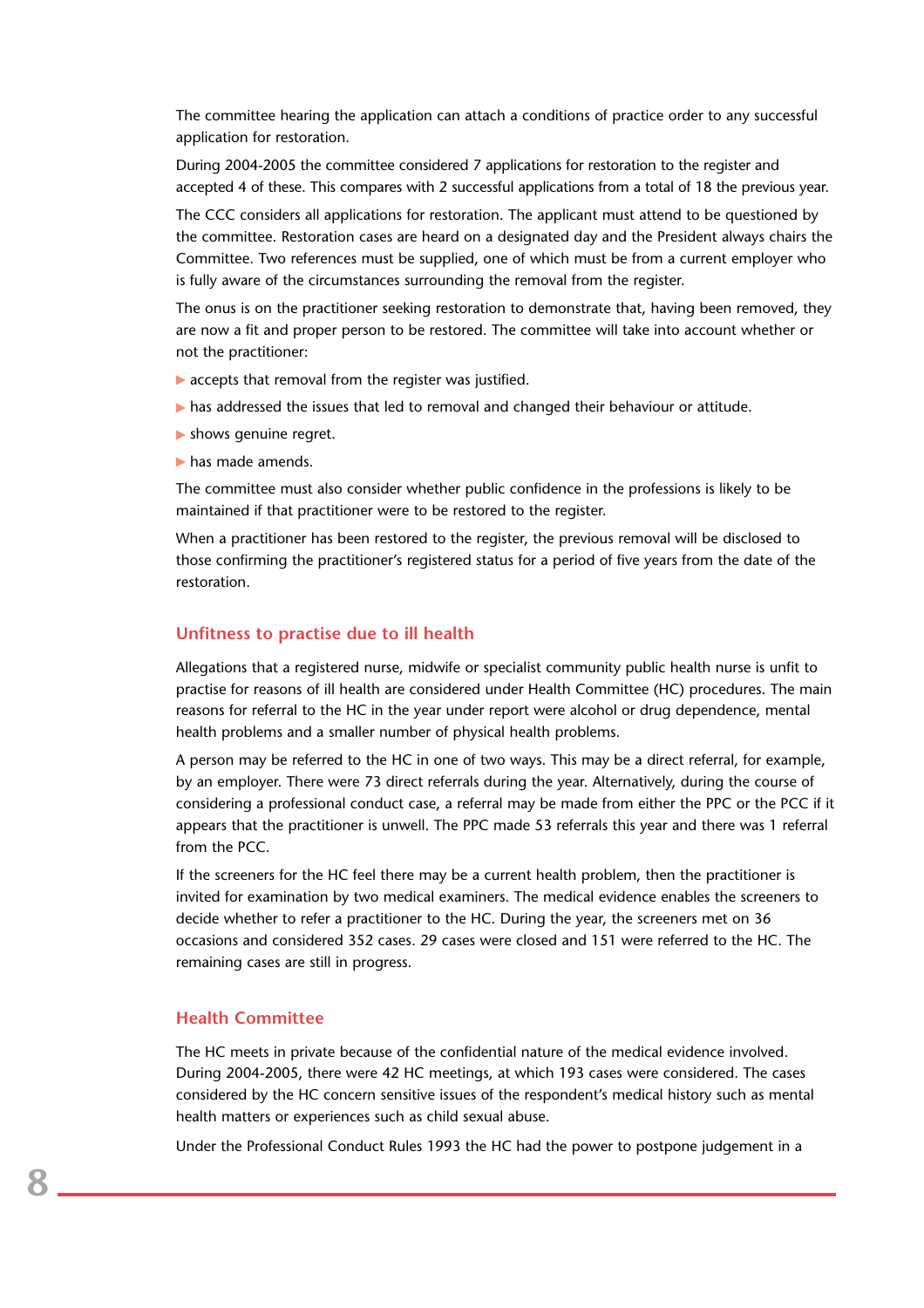case. This power was used in circumstances where the committee wanted to review the case at the end of a period of supported practice to see if an individual was now able to practise safely. In 2004-2005, 13 cases resulted in postponed judgement.

However, after the 1 August 2004, as part of the transitional provisions of the legislation, it is no longer possible to postpone judgement. In 'old rules' cases, where postponed judgement might previously have been considered, the HC can now consider applying any of the full range of new sanctions under the NMC (Fitness to Practise) Rules 2004. One of these would be the imposition of a 'conditions of practice order'. During 2004-2005, 3 conditions of practice orders were applied.

Allegations relating to unfitness to practise considered by the HC were as follows:

| <b>Allegations</b>   | Percentage |  |
|----------------------|------------|--|
| Alcohol abuse        | 39.06%     |  |
| Drug abuse           | 20.31%     |  |
| Depressive illness   | 21.35%     |  |
| Other mental illness | 18.23%     |  |
| Physical illness     | $1.04\%$   |  |

### **Health Committee decisions**

| <b>Decision</b>                      | <b>NMC</b><br>2003-2004 | <b>NMC</b><br>2004-2005 |
|--------------------------------------|-------------------------|-------------------------|
| Fitness not impaired - case closed   | 63                      | 62                      |
| Fitness impaired - suspended         | 46                      | 42                      |
| Fitness impaired - removed           | 13                      | $\mathfrak{p}$          |
| Judgement postponed                  | 41                      | 13                      |
| Adjourned                            | 54                      | 36                      |
| Applications to terminate suspension | 14                      | 13                      |
| Conditions of practice order         |                         | 3                       |
| Interim suspension orders            |                         | 3                       |
| Total                                | 217                     | 174                     |

Of the remaining 19 cases, 1 was referred back to the PPC, 1 was not restored, 9 were not heard, and a further 7 were withdrawn.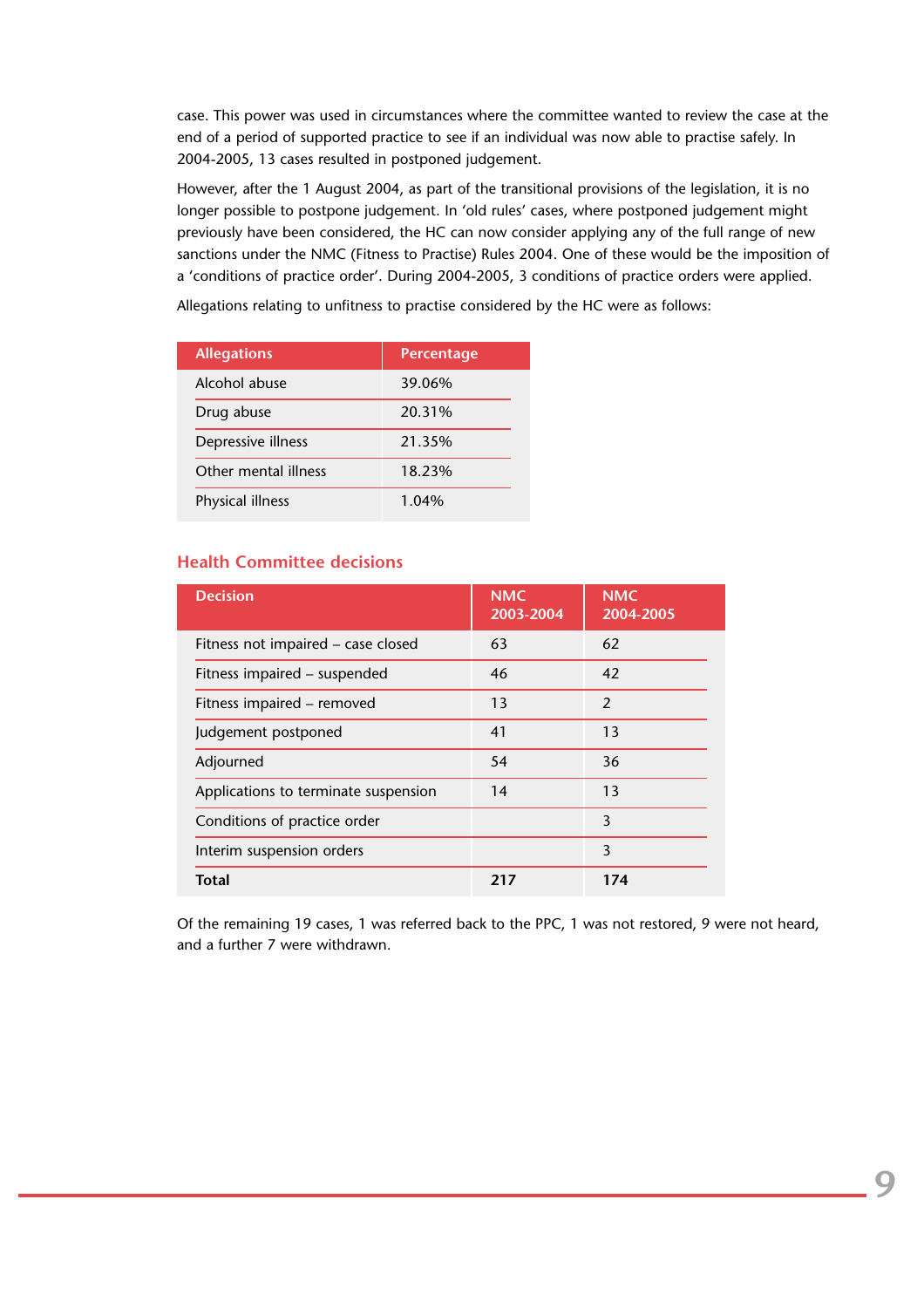### **Interim suspension**

### **Under the Professional Conduct Rules 1993**

The NMC has the power to order the suspension of registration while an investigation is under way. The committee uses this power if it appears that there is a serious risk to the public in allowing an individual to practise pending the outcome of an investigation.

A practitioner under police investigation for a serious criminal offence against patients would almost certainly be subject to interim suspension. An interim suspension may also be imposed if it is considered to be in the practitioner's own interest. This includes situations, for example, where practitioners are accused of stealing and self-administering drugs.

The practitioner who is being considered for interim suspension has the right to be present at the hearing and to be represented.

### **Under the NMC Fitness to Practise Rules 2004**

There are two types of interim order under the new rules:

- an 'interim suspension order'
- $\blacktriangleright$  an 'interim conditions of practice order'.

Both orders can be imposed by a panel for a period of up to 18 months. A panel will consider imposing such an order if the case before it is of a very serious nature and requires immediate public protection. Such a case may involve crimes of violence against patients, such as rape or assault. Another example may concern the personal use by the registrant of controlled drugs intended for a patient, which could result in the patient being deprived of pain relief.

During the reporting year, there were 20 interim suspension orders, and 7 conditions of practice orders.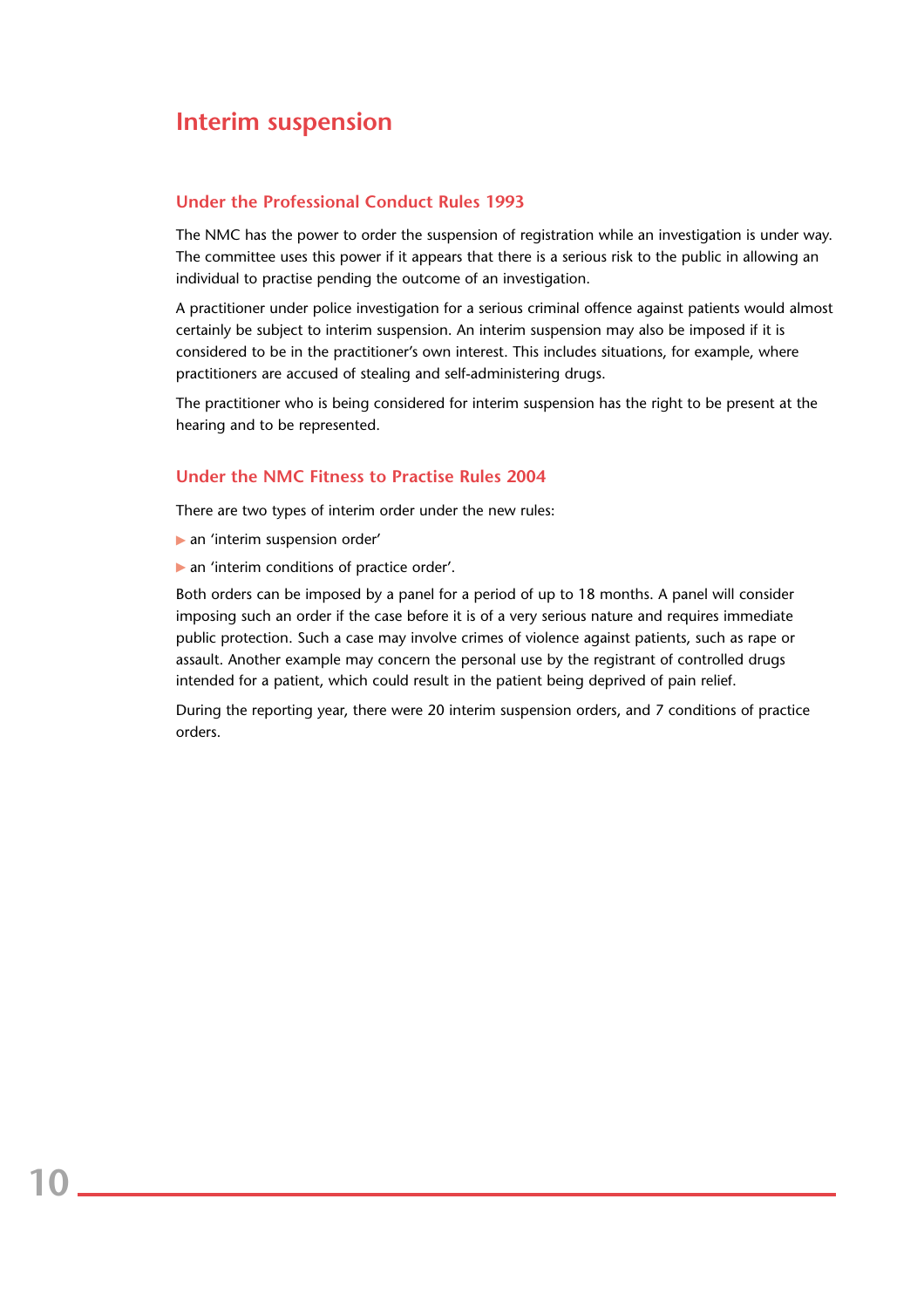### **Appeals and judicial reviews 2004-2005**

There were 3 appeals during the reporting year.

One appeal was on the grounds that the nurse's representative had been incompetent and that the proceedings had therefore been unfair. The appeal was dismissed on the basis that the legal advisor to the Conduct Committee had acted to mitigate the effects of the incompetence, and that the respondent had had a full opportunity to put his case on credibility but had been disbelieved.

In another case it was decided that where an appeal had been made outside the time limit specified in the Nurses, Midwives and Health Visitors Act 1997, the High Court had no powers to extend it.

Another appeal was dismissed on the basis that there was no duty on the NMC to give reasons for its decisions on matters of fact, particularly in relation to the credibility of witnesses.

### **Council for Healthcare Regulatory Excellence (CHRE)**

Under Section 29 of the National Health Service Reform and Health Care Professions Act 2002, the CRHE has the power to appeal against a decision of the NMC (or the decision of other regulatory bodies) on the grounds that it is unduly lenient.

All decisions of fitness to practise panels are referred automatically by the NMC to the CRHE for consideration.

**11**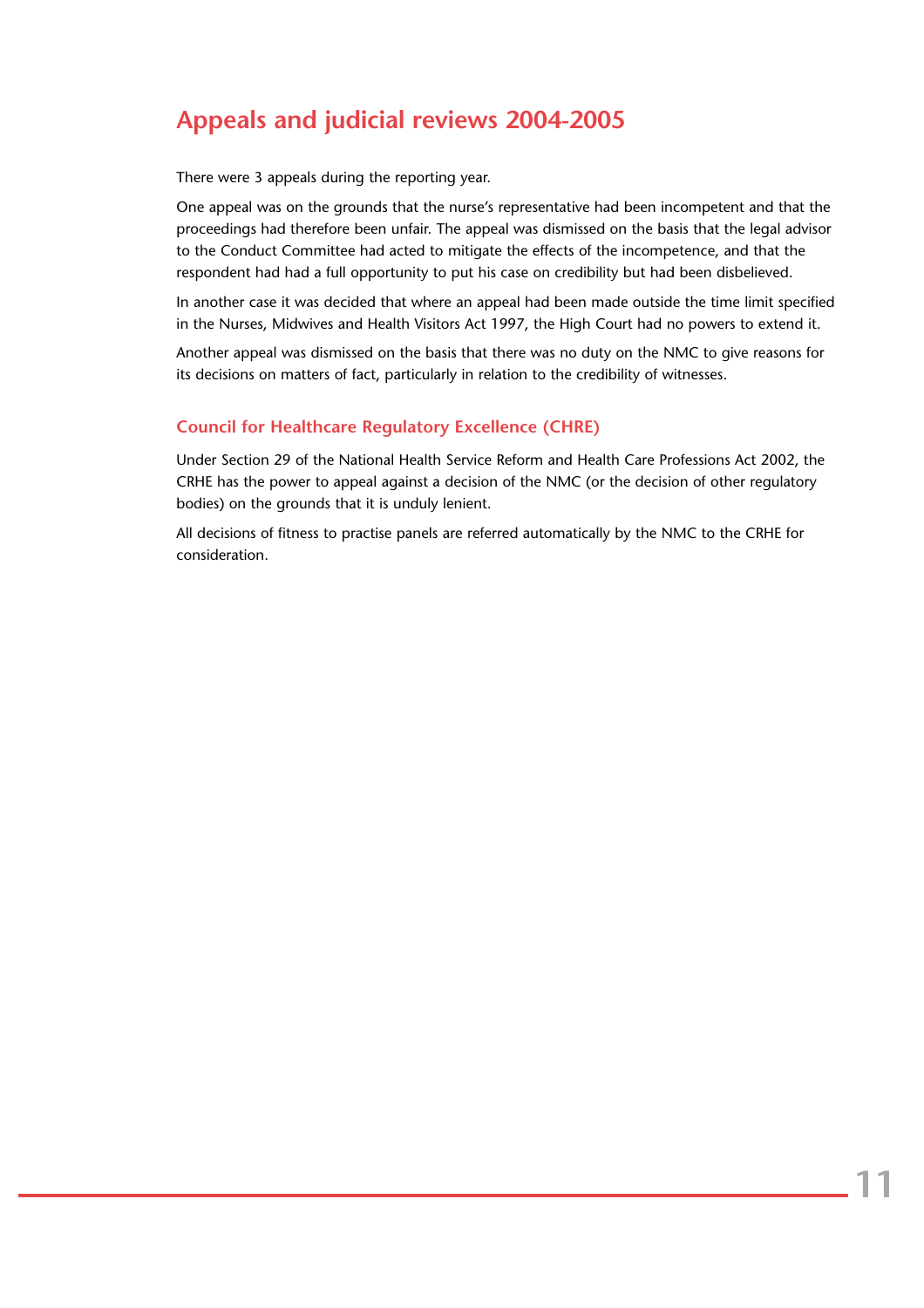### **Case studies**

This year, 39% of the charges considered by the Professional Conduct Committee concerned poor practice, and three case summaries have been chosen to reflect this.

The first case concerns a nurse in an Accident and Emergency Department who was involved in a system of triage. Poor record keeping was a feature in this case, including the falsification of records.

In the other two cases, poor record keeping also features, in conjunction with failures in drug administration. The NMC's *Guidelines for records and record keeping* state that the quality of record keeping is a reflection of wider standards of professional practice. Careless and incomplete record keeping often highlights wider problems with an individual's practice. Last year 6% of the charges concerned record keeping, with a further 12% accounted for by poor drug administration.

We have included an additional section which focuses on abuse of the elderly, with a case study to illustrate this issue.

Registrants are encouraged to seek representation if they are facing allegations of misconduct, but many respondents neither attend the hearing nor are represented in their absence. In these circumstances the committee has no opportunity to hear the respondent's side of the case, or to hear any mitigation, in order to help it reach its decision.

### **Case 1**

An adult nurse (RN1), who was working as an emergency nurse practitioner based in a hospital, faced allegations relating to the system of assessing patients which is known as triage.

- It was alleged that she:
- $\blacktriangleright$  failed to triage patients properly
- $\blacktriangleright$  failed to complete triage documentation
- $\blacktriangleright$  falsely represented that she had completed the triage documentation
- $\blacktriangleright$  failed to deal properly with a complaint relating to the treatment of a patient in the triage process.

The nurse did not attend the hearing and wasn't represented in her absence but she had written to admit all the charges.

The incidents occurred within six months of the nurse taking up her post. During the course of the hearing, the committee heard evidence from her line manager that, during her induction, the nurse had learnt about the triage system and that the protocol for conducting triage was clearly displayed in the Accident and Emergency Department.

### **Details of the incidents**

**12**

Whilst the nurse was on duty a three year old child was brought to the hospital by her family. She had been injured when falling down steps. The receptionist booked them in and they waited. An ambulance man informed the family that it was likely that they would be sent to another hospital if a fracture was diagnosed. So, after waiting for about 40 minutes, the family decided to go to the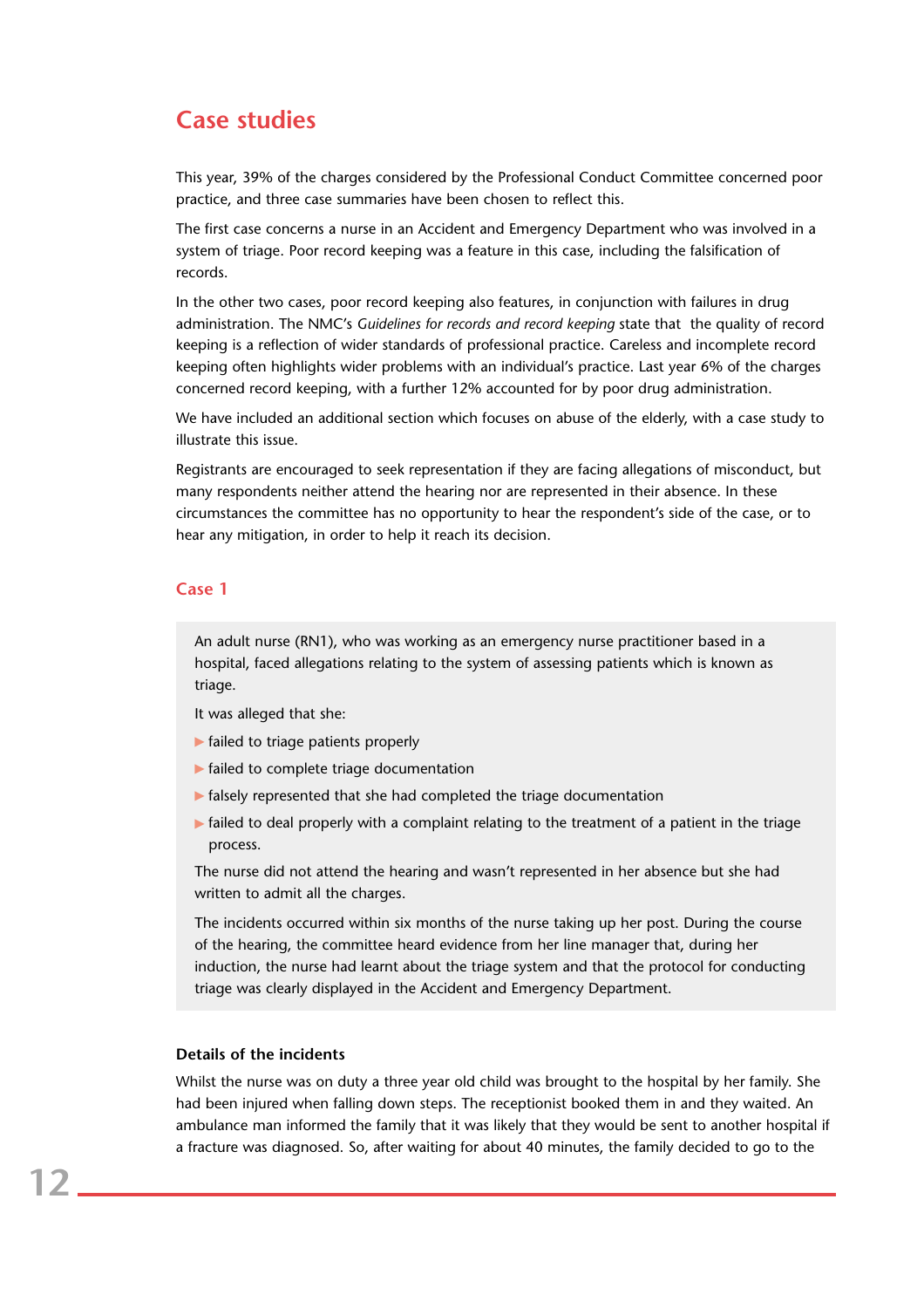other hospital. The parents complained that no triage assessment had been carried out before they left. The nurse's manager told the committee that the notes, however, had been filled out as if the patient had been triaged.

Another charge concerned the nurse carrying out triage in a public area. A patient had fractured her elbow after collapsing in the street. After the receptionist had booked her in, the nurse spoke to her in the waiting room and documented this as the triage session. The witness stated that others had also been triaged in a public area. The patient's friend, who had accompanied her, advised the patient to inform the nurse that she was going to make a complaint. The nurse's line manager said she had not been informed about this complaint and no record had been made. Furthermore, the discharge notes had not been completed properly.

The third set of circumstances concerned a patient who had come to the hospital with a chemical substance in his eye that was very painful. At 11:30am the nurse carried out triage and assessed him as a low priority. He remained in significant pain and discomfort and, at 1.05pm, the nurse's line manager reassessed him as urgent, obtained details of the chemical and irrigated his eye with normal saline. When questioned, the nurse stated that, on examination, she believed it was just dust in his eye. However when the nurse's line manager had seen him, he was wearing an intact patch and bandages which had been put on at work before he was taken to the hospital. The line manager said that, in her opinion, the initial triage was poorly carried out.

### **Decision on misconduct**

The nurse had written to admit the facts of the charges and the committee decided that the charges amounted to misconduct.

The chairman said that by claiming to have triaged a child when she had not done so, appropriate treatment was delayed with potentially serious consequences. She had compounded this by creating a false record.

The chairman went on to say that triaging a patient in a public area compromised the privacy, dignity and confidentiality of the patient and also failed to show respect for the patient.

Failure to complete discharge notes could have had serious consequences.

The nurse had failed to meet her obligations under *The NMC code of professional conduct: standards for conduct, performance and ethics*.

### **Previous history**

The nurse's line manager said that similar issues had been raised in the past concerning the quality of the nurse's triage and record keeping. She had failed to take recordings of the temperature of a child who had presented as being generally unwell with pyrexia. The nurse had been counselled following this incident. The nurse did not put forward any mitigation.

#### **Judgement**

The committee decided to remove the nurse's name from the register. The chairman stated that her actions had not been in isolation, had been repeated several times and clearly demonstrated unsafe practice.

The committee had no mitigation to take into account, such as information as to further training, testimonials or references. It had nothing to show that the nurse had any insight into what she had done wrong, nor had she made any expression of regret.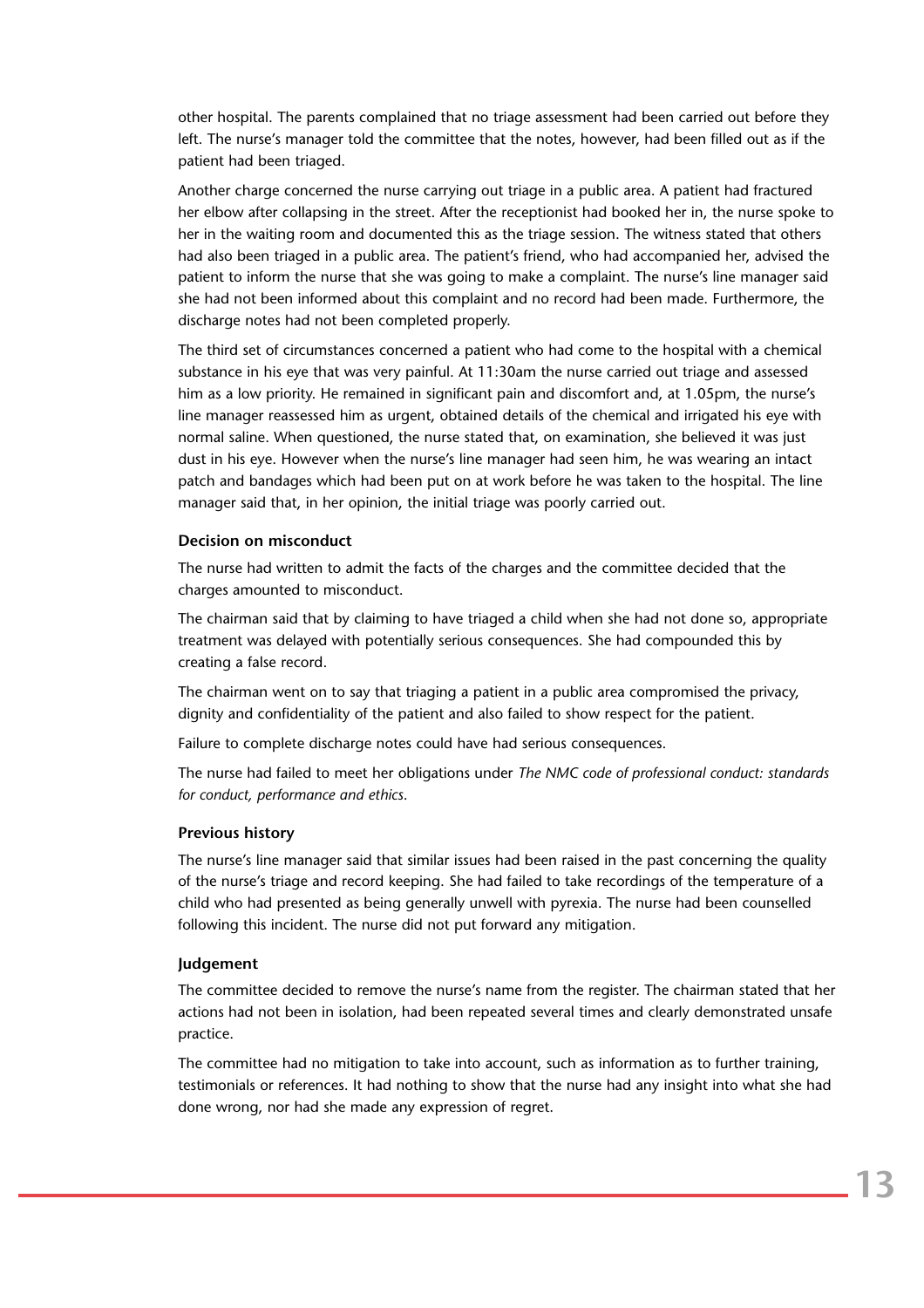### **Case 2**

An adult nurse (RN1 and 2) was employed as a staff nurse at a nursing home and faced charges relating to record keeping and the administration of medicines. She also faced a charge concerning the poor quality of a hand-over.

The nurse was present and represented by UNISON. She admitted the facts of all the charges.

#### **Details of the incidents**

The nurse had been working at the nursing home for just over five years and the incidents in the charges spanned a six-month period.

One of the incidents concerned an insulin-dependent diabetic patient whose blood glucose levels had remained high despite being on insulin. The nurse looking after him on the early shift had been sufficiently worried about him to contact the doctor. She had been monitoring him closely and gave a full hand-over to the respondent nurse.

When the respondent nurse handed over to the night shift she mentioned that the patient needed his BM test to be done at midnight and that he was being checked more often than usual. However, she did not give any information about the concerns over his condition, which had been expressed and acted upon by the nurse on the early shift.

When the night nurse went to check the patient at midnight she found him with rapid and shallow breathing and was unable to get a reading for his BM test. She called an ambulance and on his arrival at hospital the patient was found to be in a diabetic coma and suffering from pneumonia. The respondent nurse had made no entries in the patient's notes during her shift, but had subsequently written in the notes.

Other incidents concerned the administration of medicines. A care assistant gave evidence that the nurse often failed to give drugs at the time prescribed and he stated that he felt she was 'rather haphazard' in her approach. On one occasion, for example, she had signed for a medication which she did not know for certain had been given.

Similarly, on the same shift, the nurse signed that a nebuliser had been administered to a patient. The practice was for the new nebuliser to be washed after the first dose of the day had been administered and left out unpackaged to be used next time. However, when the next dose came to be given, the nebuliser was still in its packaging and, therefore, it was clear that the first dose had not been given.

There were 14 incidents concerning the nurse's failure to record the pulse of patients on Digoxin. At the disciplinary hearing, the nurse explained that she knew the importance of taking the pulse but she did not always remember to do this.

#### **Decision on misconduct**

The nurse admitted all the facts of the charges, which were found to be proven by the committee, and she admitted that the facts amounted to misconduct. The committee found her guilty of misconduct.

The chairman said that she had failed to comply with her obligations as a registered nurse to keep proper and accurate records. She had also failed to communicate effectively within the nursing team, and had therefore not ensured that her patients received safe and competent care.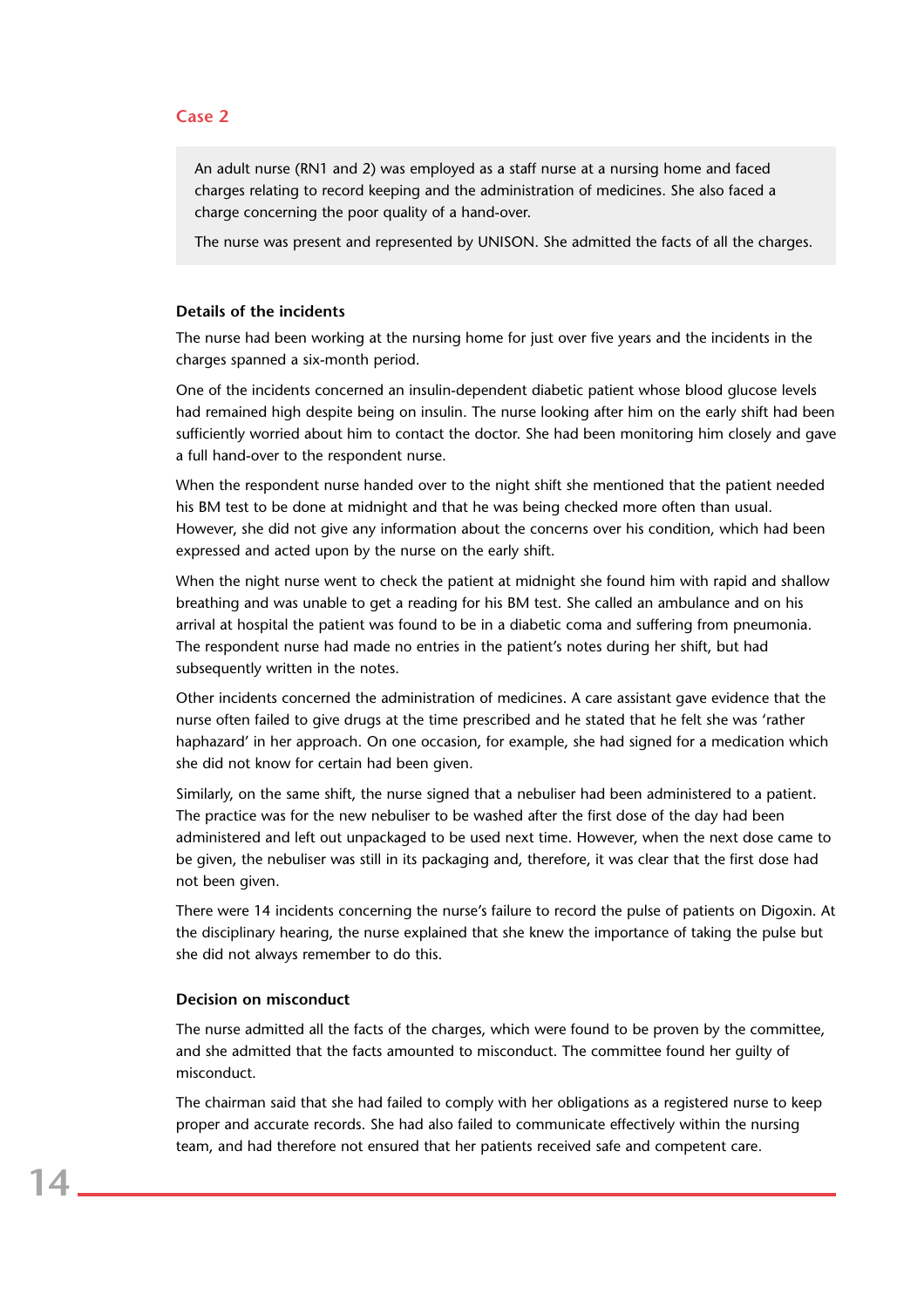The committee heard from the nurse's manager who said that the nurse had undergone an induction programme, which included record keeping and diabetic care.

Mitigation was put forward by the nurse and her representative. She had suffered ill health and family bereavements. Her working environment was stressful and the nurse had been working long hours and split shifts. The nurse was remorseful, and accepted that the care she had provided had been poor. She was now in employment and had references from her employer who knew about the proceedings taking place before the NMC.

### **Previous history**

Disciplinary action had previously been taken against the nurse concerning poor recording of drug administration, and failing to examine a patient when a carer had reported that the patient was in pain. She had been given a final written warning and had undertaken further training in the administration of medicines but had declined further training in the care of the diabetic patient.

#### **Judgement**

The committee decided to remove the nurse's name from the register with immediate effect. The chairman said that the committee had considered the mitigation before them, the fact that she had admitted misconduct in relation to eight charges, her expressions of remorse in relation to that conduct and the explanation she provided with the references she had submitted. The chairman expressed sympathy for the crises she was facing during that period but considered that her actions demonstrated a lack of understanding concerning the administration of medication and the essential requirement of good record keeping.

She said the committee was influenced by the repetitive nature of her conduct, the fundamental mistakes that were made and ultimately her failure to take personal responsibility for those errors. The chairman stressed that each registered nurse is accountable for her own practice. The chairman said that it could not be satisfied that she could deliver safe and competent care as a registered general nurse.

### **Case 3**

An adult nurse (RN1) had been working on night duty in a nursing home for over three years. She faced 12 charges of failing to record properly the administration of medication, making retrospective entries in the records, and failing to ensure that medication was actually taken by a resident. The charges spanned a period of a month. She admitted facts and misconduct in relation to all the charges and was present at the hearing but not represented.

### **Details of the incidents**

The nursing home was part of a group of homes in the area, and had 70 beds. The head of operations for the nursing home group had noticed that controlled drug entries had not been counter-signed. This was discussed with the respondent and no disciplinary action was taken.

One month later, the nurse manager at the nursing home discovered that no entries had been made for two residents on three separate dates in the drug administration record. The next nurse on duty was unable, therefore, to see whether the drugs had been omitted, given or refused by the resident. A disciplinary meeting was set up to deal with this.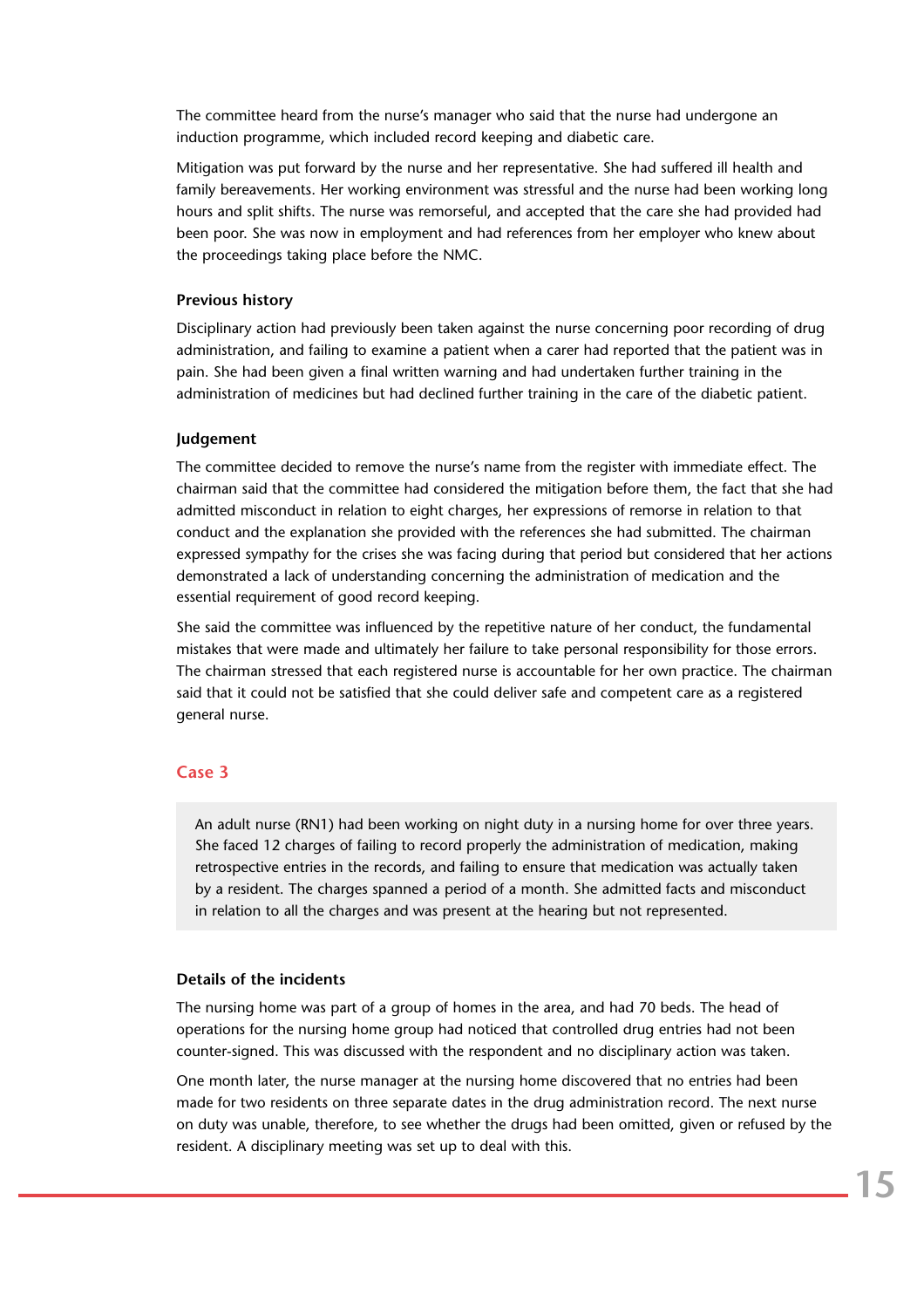A further charge concerned a nurse working on the morning shift who had received a hand-over from the respondent nurse after night duty. When she went to administer the morning medication, she saw that none of the drugs at 10pm had been signed for in the medication administration record. She then discovered that the respondent was still in the nursing home and at 10.30am was signing for the previous night's drug administration.

During the hearing the committee heard from the home manager that the respondent had been supervised and monitored following an incident where entries in the controlled drug book had not been counter-signed. The committee heard that the nurse had been given a final written warning in relation to the entries in the controlled drugs register.

#### **Decision on misconduct**

The committee considered that the nurse was guilty of misconduct in respect of the charges she faced.

The head of operations for the nursing home group gave evidence that she had become involved when concerns were raised by the nurse manager. Together they had explored whether the respondent needed further guidance or training but the nurse herself said that she did not need further training, and she undertook to make accurate records in future.

Following the disciplinary hearing she had been given a final written warning and her performance was monitored.

The head of operations said she was generally a good and caring nurse and she couldn't understand why the nurse couldn't make proper records of drug administration.

The respondent appeared in person. She admitted facts and misconduct in relation to all the charges and gave evidence in mitigation. During 2003 she hadn't been coping very well but hadn't realised it at the time. She said there had been bullying at the workplace and she was on medication for anxiety and depression for which she had a long history. At the time of the incident her medication had been increased. She had been very tired and her mother had been ill following a stroke. She had also had severe financial problems, which led to her house being repossessed. In answer to questions from the committee the nurse said she hadn't informed her manager of her difficulties.

### **Previous history**

**16**

There had been similar issues with the nurse's drug administration during her previous employment in a local NHS trust. The Divisional General Manager gave evidence that she had been dismissed from the trust for theft or attempted theft, failure to comply with legal requirements concerning drug administration, taking medication for her personal use, and increasing the dose of a patient's night sedation without a prescription.

He gave evidence that he had not been approached personally to give a reference for the nurse, but that a ward sister who had given her a reference referred to the fact that she had been dismissed following a disciplinary matter.

The home manager was recalled to give evidence and she said that she had followed up the references because of her concern about the disciplinary action, but that she had not been given the full facts about the nurse's dismissal.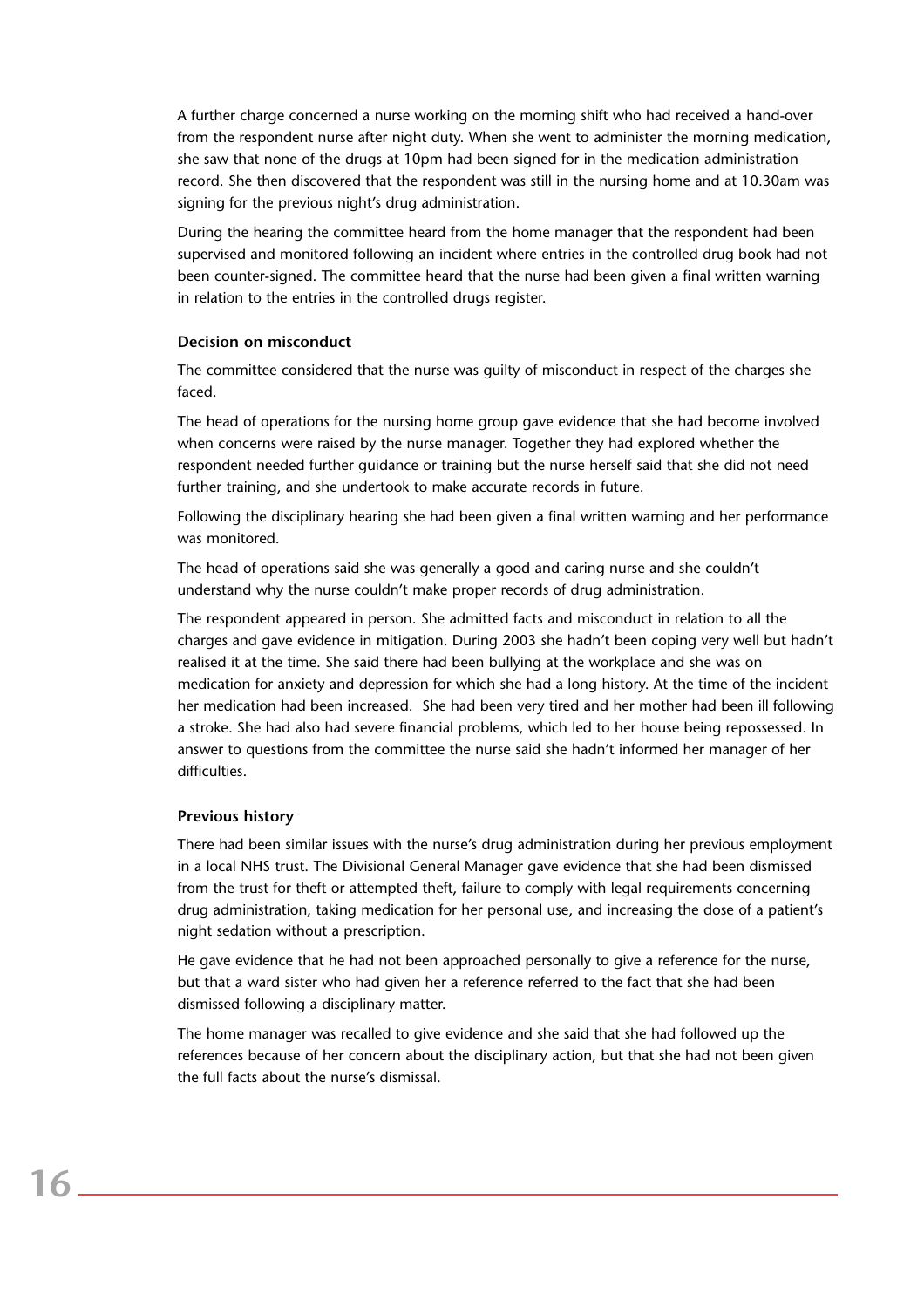### **Judgement**

The committee decided to remove the nurse's name from the register with immediate effect. The chairman said that the committee had recognised her openness in admitting facts and misconduct, recognised that she was portrayed as a caring nurse and noted the difficulties in her personal life. However the committee felt that the misconduct was of a serious nature, involving vulnerable patients, and that her practice was fundamentally incompatible with continuing as a registered nurse.

Her acts and omissions showed reckless and repeated departures from the relevant standards set out in *The NMC code of professional conduct: standards for conduct, performance and ethics*. The patients were put at risk by her failure to record accurately the administration of medication. Therefore for the protection of the public and to uphold the good standing of the profession, the nurse's name should be removed from the register with immediate effect.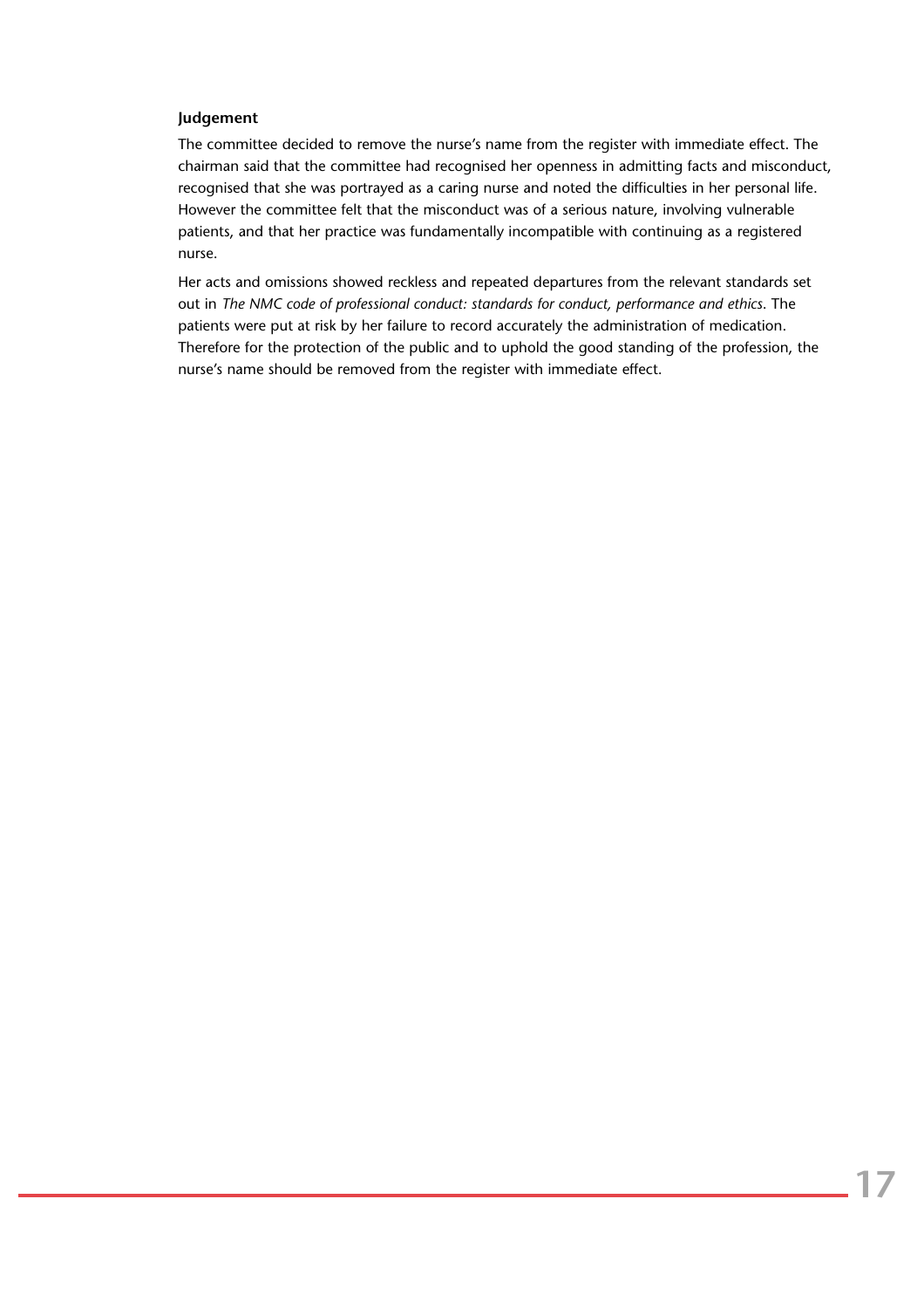### **Abuse of the elderly**

Elder abuse is one of the most serious social problems facing the UK today and yet one of the least acknowledged. There has been little recent research conducted around it and there is very little public awareness of how widespread it is.

The recent drama, Dad, which was shown on the BBC in February 2005 was developed with advice from some of the major charities that work with older people throughout the UK. Recent television programmes such as 'Panorama' and 'Dispatches' have also highlighted instances of poor care or abuse occurring in hospitals.

Abuse can occur anywhere, from the home to the care setting. The fitness to practise committees deal with allegations of elder abuse, which occur mainly in the nursing and residential home environment where the most vulnerable are nursed. This does not necessarily mean that more abuse occurs in these places. It may just be that monitoring and inspection, together with the small number of staff employed, means that abuse is more likely to come to light and be reported to the NMC.

We have been reviewing the way in which we collect essential statistics about abuse of the elderly within the UK. We've introduced new measures for the forthcoming year to monitor cases of abuse in detail. Statistics about the prevalence and geographical location of abuse across the UK will be recorded from all completed conduct hearings.

We will continue to work with other regulators, health providers and employers to establish an exchange of information that can help to protect patients. We are also keen to highlight the issue of elder abuse as part of nurse training, focusing particularly on the competencies of care and compassion. This will include how to recognise, report and prevent such abuse.

*The NMC code of professional conduct: standards for conduct, performance and ethics* (the Code) states that each registered nurse, midwife and specialist community public health nurse must act to identify and minimise the risk to patients and clients. They must act quickly if they have good reason to believe that they or a colleague, from whatever profession, may not be fit to practise for reasons of conduct, health or competence. The Code also states that they should be aware of the legislation, which protects those who raise concerns about health and safety issues.

Elderly people deserve high quality care and to be treated with dignity and respect. We hope that reassuring people about how to report these incidents will lead to a reduction in abuse cases.

### **Case study**

The Professional Conduct Committee considered the case of a registered mental health nurse, working in the nursing unit of a dual registered home. The registrant faced seven charges, was present at the hearing and represented by a barrister. Five charges were denied. The two admitted charges involved removing a patient's brace, which contradicted her care plan, and a failure to complete a duty round.

### **Details of incidents**

One charge concerned restraining a patient by standing on his foot. The patient was in his eighties and suffered from dementia. After the patient had become upset and agitated the respondent slid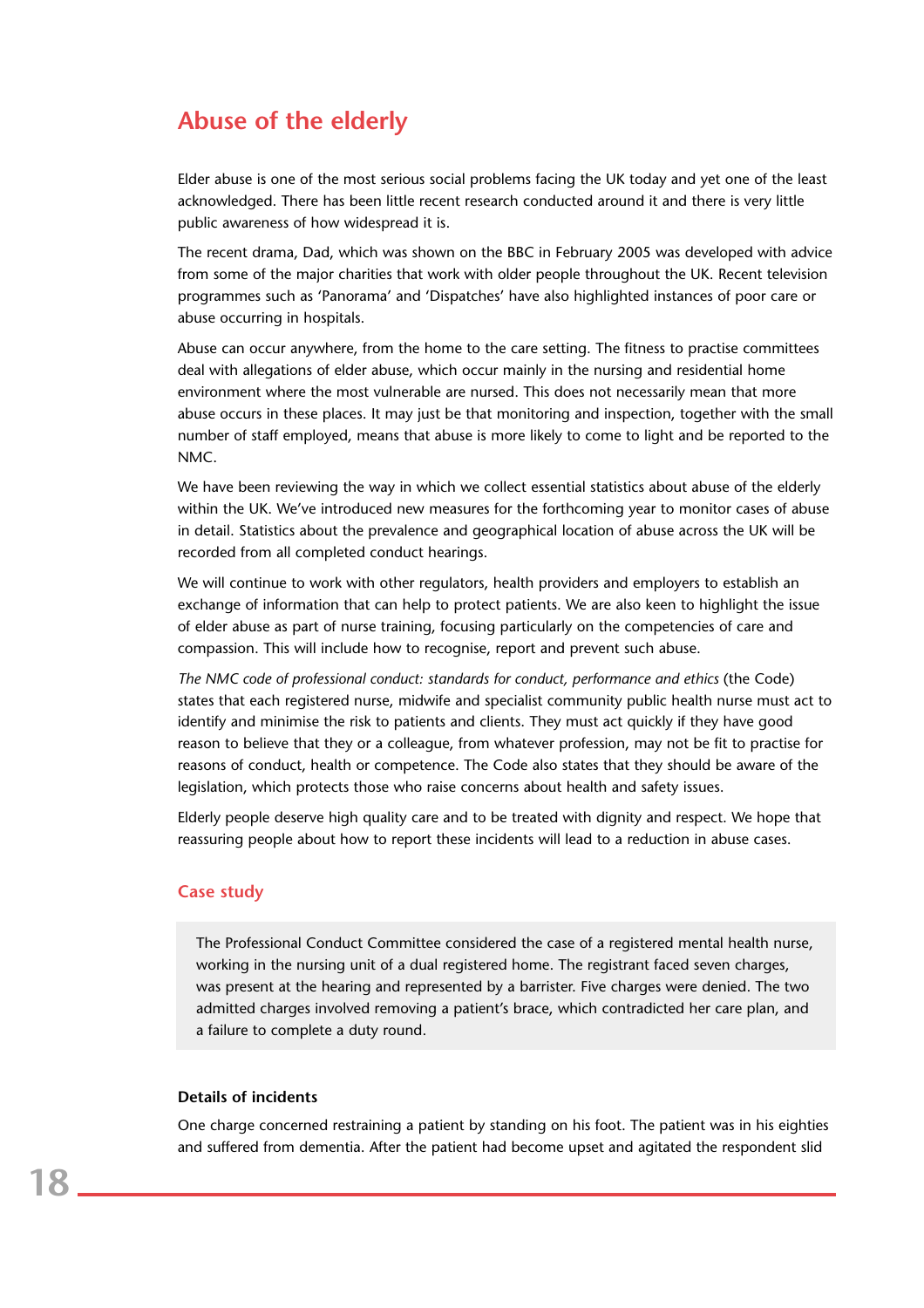his foot down the patient's shin to rest on his foot to restrain him. The respondent was interrupted by a care assistant who pushed him away upon seeing the incident.

The second charge involved the inappropriate restraining of another patient, who was in his sixties and also suffering from dementia. After a fight between two residents the respondent pinned one patient to the ground by sitting on top of him after he had fallen. As he got off, the patient swung out at him and he put his foot on the patient's chest to hold him down.

It was alleged that the registrant wrote up and administered a prescription drug that had been discontinued for an elderly patient, and that he administered a larger dose than specified on the prescription of another. The matron described how drugs had been discontinued or changed, and that the respondent had failed to note these alterations.

The respondent was also charged with responding to a care assistant's request for a patient's bandages to be changed, with words similar to, 'He can bleed. I'm fed up of changing them'. The patient concerned suffered from a skin condition that meant her bandages often needed changing. The respondent had changed the bandages earlier that day but refused to do so when the care assistant requested his help.

The admitted charges concerned removing a patient's brace contrary to her care plan, but at the request of the patient. The respondent felt that his actions were made in response to a patient in pain who held the right to refuse treatment. Another admitted charge detailed the respondent's failure to complete patients MAR charts properly on a duty round.

### **Committee decisions**

After hearing evidence from five witnesses and from the respondent, all seven charges were found proved by the Committee. The charge concerning the removal of the patient's brace was found not to amount to misconduct.

The committee stated that it believed the Council's witness were truthful in their accounts of the incidents. In finding misconduct proved they said that the respondent had failed to act in a manner so as to promote and safeguard the interests and well being of patients and clients. They also considered that he acted in a manner that was detrimental to the interests, condition and safety of the patients in his care.

### **Previous history**

The respondent failed to provide any references from his current employers, although he submitted a list of in-house service training he had completed. Evidence was heard that, at a previous place of employment, the registrant was suspended pending a disciplinary hearing and he had handed in his resignation. A character witness who had worked with the respondent at that home gave evidence that he was a punctual and reliable nurse. The respondent reported that at the time of the incidents he was feeling under stress.

#### **Judgement**

The committee decided to remove the nurse's name from the register with immediate effect and said that the removal should not be for a specified period of time. The respondent had been found guilty of six charges of misconduct involving actual or potential harm to vulnerable patients over a period of seven months. The committee also said that his behaviour had fallen well below the standards expected of a registered nurse and that their decision was made in order to protect the public.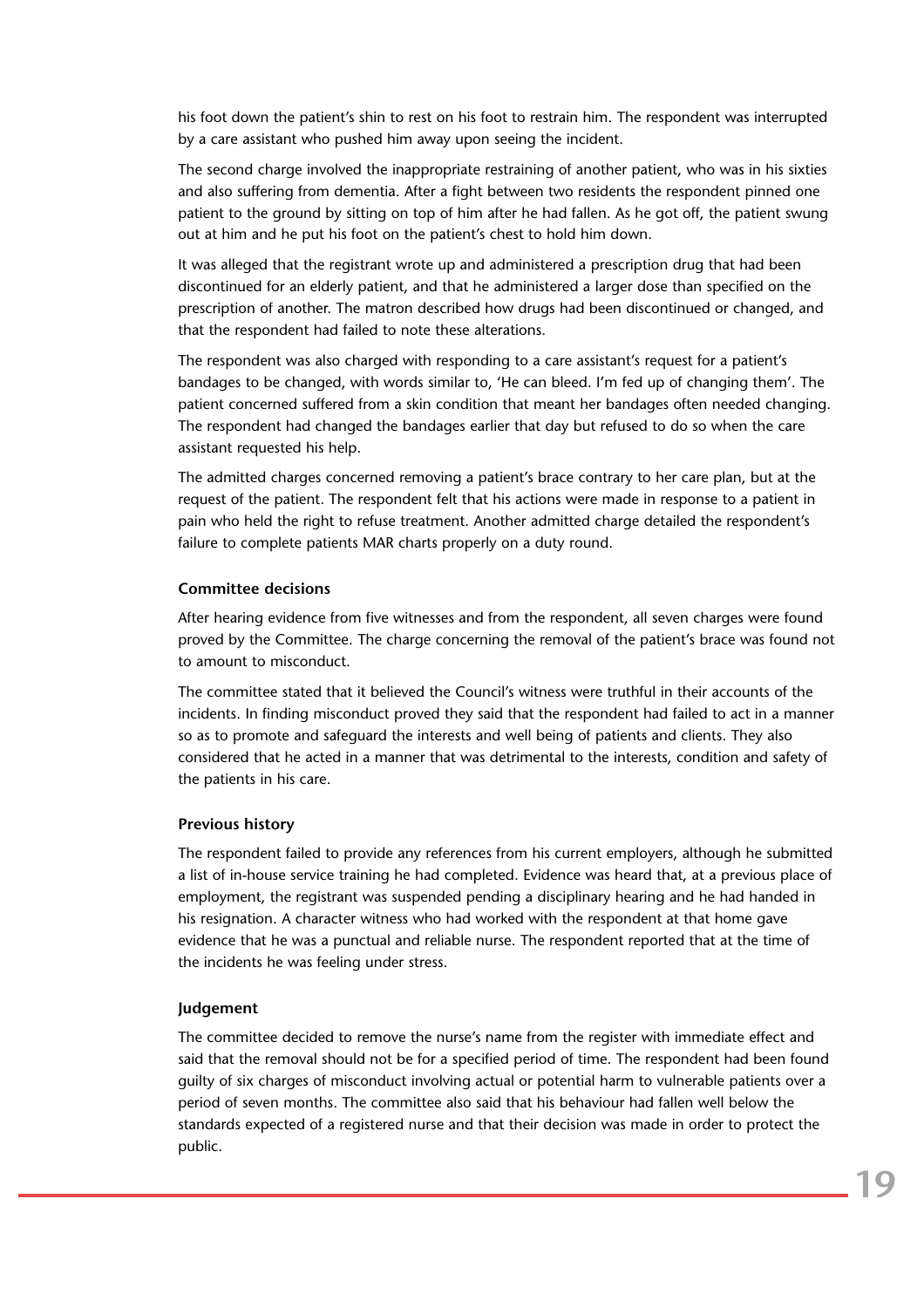### **Further information**

Copies of all NMC publications are available from our Publications Department at 23 Portland Place, London W1B 1PZ, by e-mail at publications@nmc-uk.org or from our website at www.nmc-uk.org

Published by the Nursing and Midwifery Council in November 2005.